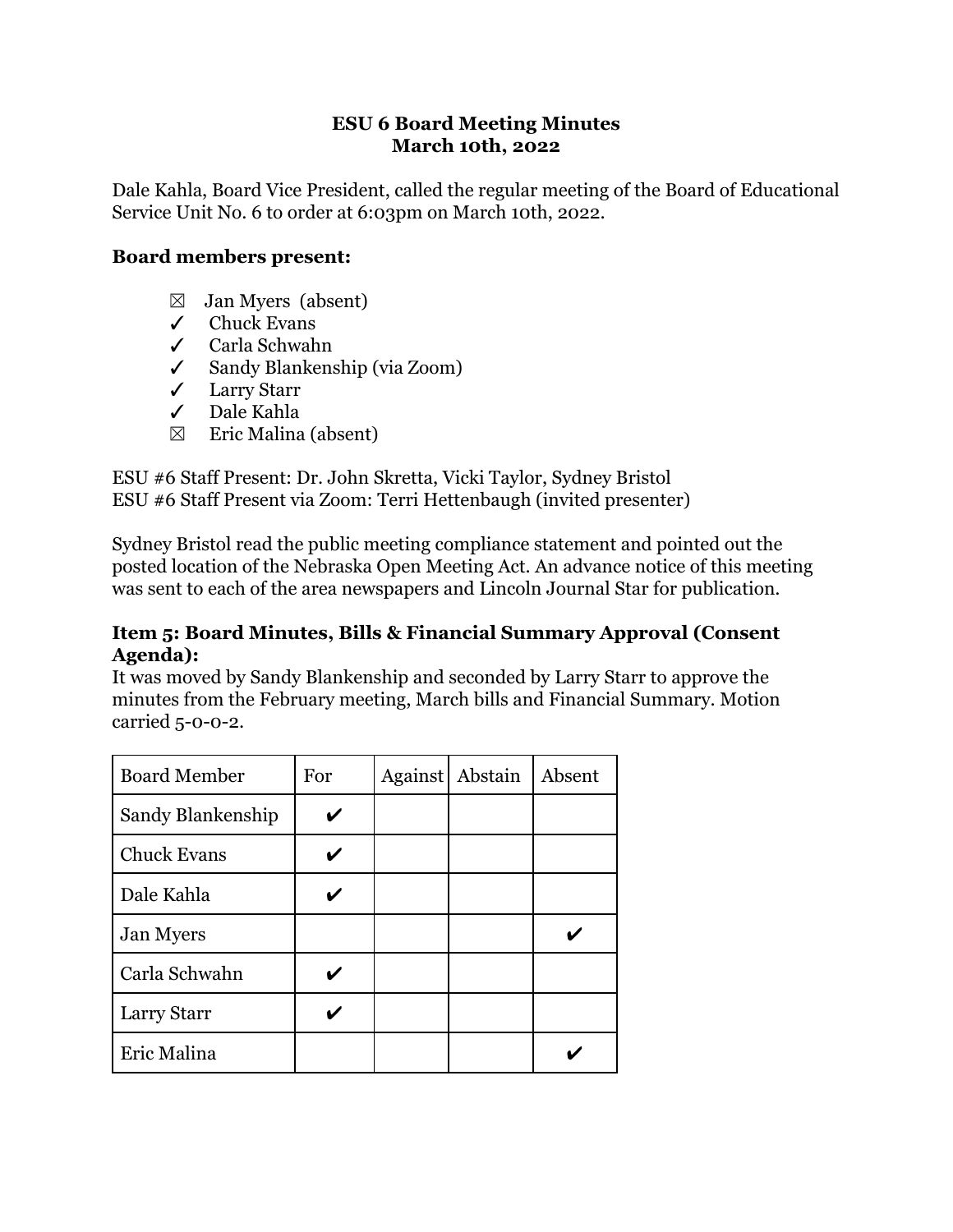**Item 9:** Special Report: ESU 6 & School District Data visualization initiative Terri Hettenbaugh, ESU 6 Technology team, presented on a data visualization initiative she is currently working on. Terri was an invited member of the Education Innovation Network focused on Data Visualization and Use sponsored by NDE.

# **Item 10: Temporary Easement / Right of Way**

Dr. Skretta provided an update on the Nebraska Department of Transportation highway resurfacing project to occur in 2023 which will entail a temporary easement of approximately 280 square feet.

# **Item 11: Information Items** -

- A. Dr. John Skretta, ESU 6 Administrator, discussed his written report, providing a legislative update and highlighting the Superintendents' meeting at the Crete Cardinal Welcome Center on March 7th, which included State Board Member Kirk Penner and NDE official Ryan Foor as guest speakers.
- B. Nichole Hall, Human Resources Director, submitted a written report.
- C. April Kelley, Professional Development Director, submitted a written report.
- D. Dr. Michele Rayburn, Director of Student Services, submitted a written report.
- E. Jamen Hall, Director of Technology, submitted a written report.

The ESU 6 Board Retreat will be held April 14th at the Holthus Convention Center, beginning at 9am.

# **Item 13: Approve Milford Office Calendar for the 2022-2023 school year**

It was moved by Carla Schwahn and seconded by Sandy Blankenship to approve the Milford office calendar for the 2022-2023 school year. Motion carried 5-0-0-2.

| <b>Board Member</b> | For | Against | Abstain | Absent |
|---------------------|-----|---------|---------|--------|
| Sandy Blankenship   |     |         |         |        |
| <b>Chuck Evans</b>  |     |         |         |        |
| Dale Kahla          |     |         |         |        |
| <b>Jan Myers</b>    |     |         |         |        |
| Carla Schwahn       |     |         |         |        |
| Larry Starr         |     |         |         |        |
| Eric Malina         |     |         |         |        |

**Item 14: Authorize Wide Area Network Leasing and Services Agreement with UPN**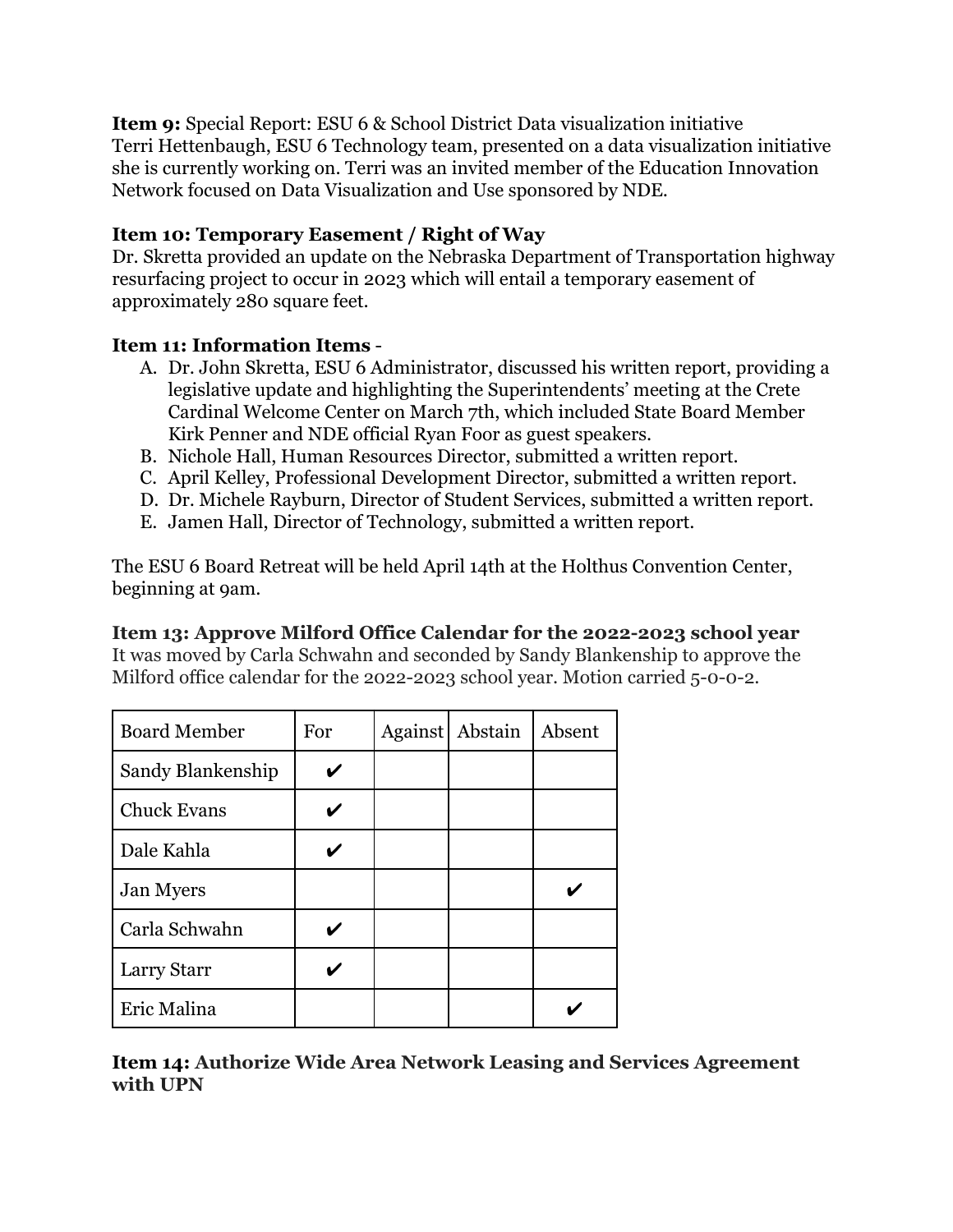It was moved by Sandy Blankenship and seconded by Larry Starr to authorize the wide area network leasing and services agreement with Unite Private Networks. Motion carried 5-0-0-2.

| <b>Board Member</b> | For | <b>Against</b> | Abstain | Absent |
|---------------------|-----|----------------|---------|--------|
| Sandy Blankenship   |     |                |         |        |
| <b>Chuck Evans</b>  |     |                |         |        |
| Dale Kahla          |     |                |         |        |
| <b>Jan Myers</b>    |     |                |         |        |
| Carla Schwahn       |     |                |         |        |
| Larry Starr         |     |                |         |        |
| Eric Malina         |     |                |         |        |

## **Item 14: Excuse Absence of Board Members**

It was moved by Larry Starr and seconded by Chuck Evans to excuse the absences of Jan Myers and Eric Malina from the February 10th, 2022 regular meeting. Motion carried  $5 - 0 - 0 - 2$ .

| <b>Board Member</b> | For | <b>Against</b> | Abstain | Absent |
|---------------------|-----|----------------|---------|--------|
| Sandy Blankenship   |     |                |         |        |
| <b>Chuck Evans</b>  |     |                |         |        |
| Dale Kahla          |     |                |         |        |
| <b>Jan Myers</b>    |     |                |         |        |
| Carla Schwahn       |     |                |         |        |
| Larry Starr         |     |                |         |        |
| Eric Malina         |     |                |         |        |

## **Item 15: Personnel**

**A.** Accept retirement - Vickie Friesen, SUCCESS Teacher It was moved by Sandy Blankenship and seconded by Chuck Evans to accept the retirement of Vickie Friesen, SUCCESS Teacher. Motion carried 5-0-0-2.